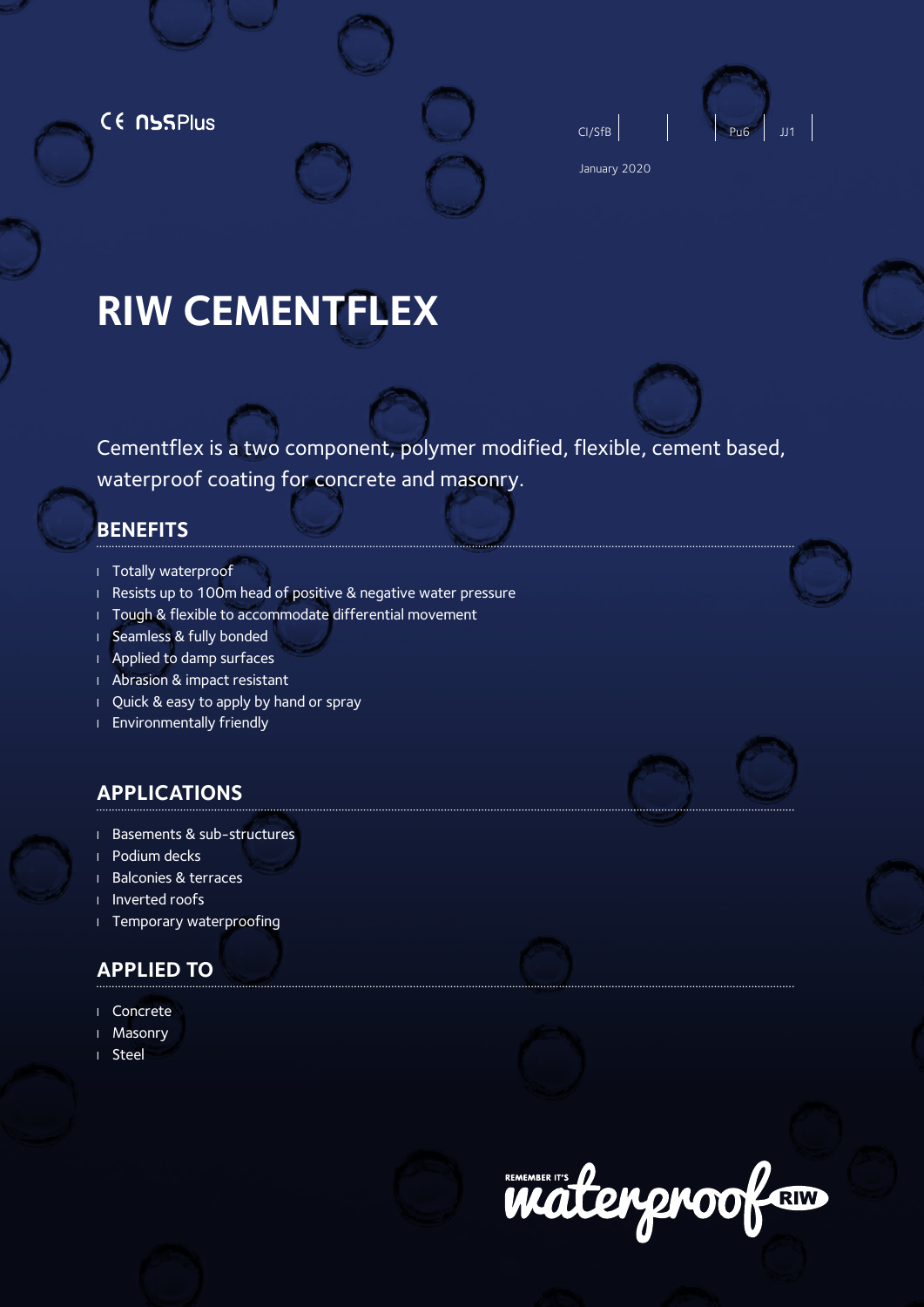# **RIW CEMENTFLEX**

# **TYPICAL USES**

Cementflex is ideally suited for waterproofing and protecting concrete and masonry structures which exhibit cracking, and where further movement is expected. Typical applications include preventing water ingress into basements, cellars and other below ground structures. The product can also be used for sealing water tanks, waterproofing of exposed or buried roofs, and as a crack isolation membrane on concrete floors or screeds. The product when mixed exhibits a good degree of thixotropy to enable ease of application by brush or spray techniques to give an even finish with no sagging even in vertical situations. It hydrates to form a durable, highly alkaline, permanently elastomeric coating which not only protects the concrete, or other substrates, from water penetration and carbon dioxide diffusion, but also accommodates movement in cracks. The elastomeric coating maintains its flexibility under permanent immersion and when exposed externally.

#### **DURABILITY**

 Subject to normal conditions of use, Cementflex will provide an effective barrier to the transmission of liquid water for the life of the structure.

## **SPECIFICATION**

J10 – Cementitious mortar tanking/damp proofing or C42 – Repairing/Renovating/Conserving concrete.

## **INDEPENDENT AUTHORITY**

| CE                                                                                                                                                                                                                                     |                                                                                                                                                                                                   |
|----------------------------------------------------------------------------------------------------------------------------------------------------------------------------------------------------------------------------------------|---------------------------------------------------------------------------------------------------------------------------------------------------------------------------------------------------|
|                                                                                                                                                                                                                                        | <b>RIW Limited</b><br>580-581 Ipswich Road, Slough,<br>Berksire, SL1 4EQ, England<br>1 २<br>0086-CPR-597751                                                                                       |
| EN 1504-2: Surface Protection Systems - Coating<br>Protection against Ingress (PIC) Rigid trafficked system<br>Protection Against Ingress (PIC) Rigid trafficked system                                                                |                                                                                                                                                                                                   |
| Adhesive Bond:<br>Permeability to water vapour: S <sub>n</sub> <5m Class 1<br>Permeability to CO <sub>2</sub> :<br>Thermal Compatibility:<br>Capillary Absorption:<br>Dangerous Substances:<br>Reaction to Fire:<br>Cracking Bridging: | $\geq$ 0.8 MPa<br>$S_n > 50$ m Class C <sub>1</sub><br>$> 0.8$ MPa<br>Class III < $0.1$ kgm <sup>-2</sup> h <sup>-0.5</sup><br>Complies<br>Euroclass B-s1, do<br>Class A5 (Static) > $2500 \mu m$ |

# **PERFORMANCE & COMPOSITION**

| <b>TECHNICAL DATA</b>                                         |                                                     |  |
|---------------------------------------------------------------|-----------------------------------------------------|--|
| <b>Basis</b>                                                  | Cement based, modified<br>styrene acrylic copolymer |  |
| Mixed colour                                                  | Concrete grey                                       |  |
| Mixed density                                                 | 1600 kg/m <sup>3</sup>                              |  |
| Application thickness<br>Overhead & vertical<br><b>Floors</b> | 2mm; applied in 2 coats<br>2mm; applied in 1 coat   |  |
| Application temperature                                       | $5-35^\circ$ C                                      |  |
| Working life                                                  | 45 minutes at 20°C                                  |  |
| Drying time                                                   | 4-6 hours depending<br>upon temperature             |  |

#### **MECHANICAL CHARACTERISTICS (TYPICAL)**

Compressive Strength: BS 4551 Tested at 20°C

| 28 days                                                                    | $8 - 10$ N/mm <sup>2</sup>                       |  |
|----------------------------------------------------------------------------|--------------------------------------------------|--|
| Flexural Strength: BS 4551 Tested at 20°C<br>28 days                       | $3.5 - 4.0 N/mm2$                                |  |
| Tensile Strength: 2mm film cured for 28 days<br>Ambient<br><b>Immersed</b> | $0.5$ N/mm <sup>2</sup><br>0.4 N/mm <sup>2</sup> |  |
| Elongation: 2mm film cured for 28 days                                     |                                                  |  |
| Ambient                                                                    | 120-130%                                         |  |
| <b>Immersed</b>                                                            | 70-80%                                           |  |
| Water Permeability Coefficient: DIN 1048 Part 1<br>5.37 x 10-16 m/sec      |                                                  |  |
| $2mm$ of PIW Comontflox – 2270mm of concroto                               |                                                  |  |

of RIW Cementflex =

Oxygen Diffusion Coefficient: BS EN 1062-6 Taywood Test

 $DO<sub>z</sub> = 1.706 \times 10^{-5} \text{ cm}^2 \text{s}^{-1}$ **RIW Limited** The above performance figures are typical values and should not be con-<br>**RIW Limited** Sloveh Sloveh sidered a product specification.

## **ANCILLARY PRODUCTS**

RIW produce a range of ancillary products for use with Cementflex which include:

RIW Cementseal Primer – a 'primer' for use on all horizontal and porous surfaces. May also be used as a curing membrane.

RIW Cementfill FC – a waterproof fairing coat and repair mortar for filling minor holes, voids and defects.

RIW Cementfill HB – a waterproof high build repair mortar for profiling and providing fillets.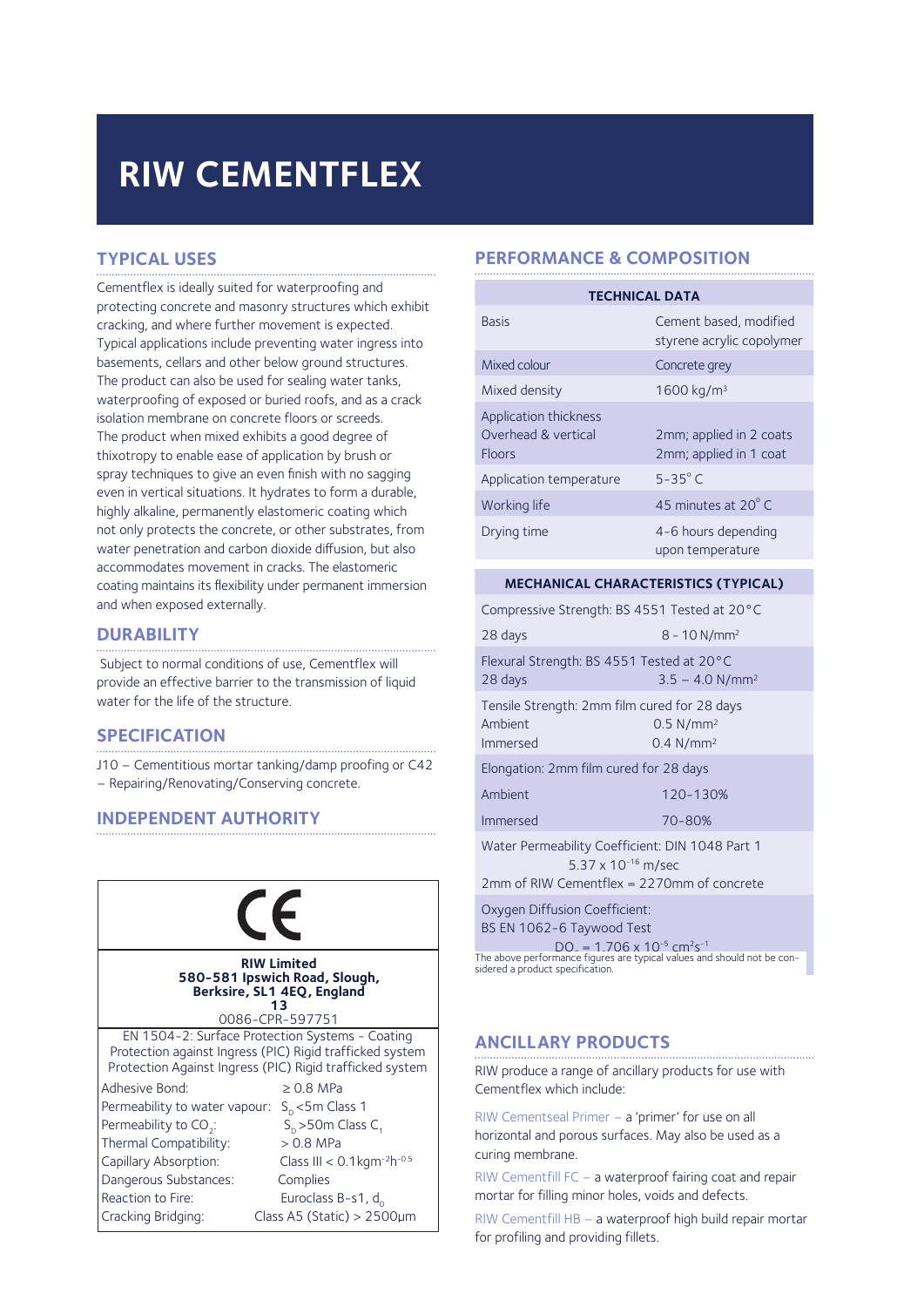RIW Cementfill WP – a rapid setting waterproof mortar plugging and sealing compound for arresting water ingress.

RIW Cementjoint – a flexible waterproof composite tape, for embedding in Cementseal, to reinforce joints etc.

# **CONSTRUCTION**

#### IMPORTANT NOTES

- 1. Existing substrates and structural elements should be assessed for suitability to withstand any increase in applied loads from water pressure.
- 2. Apply only to clean, sound substrates which should be saturated but surface-dry and free of back water pressure.
- 3. Care should be taken when curing in hot, sunny or windy conditions.
- 4. Cementflex is not a decorative finish and may temporarily discolour until uniformly weathered.

#### **GENERAL**

All construction should conform to the Building Regulations, Codes of Practices and British Standards in current use at the time the building is being constructed. In particular it is recommended that reference is made to BS 8102: 2009.

#### PREPARATION

All surfaces: The areas to be treated must be free from all loose and unsound material ie: dust, oil, grease, corrosion by-products and organic growth. Roughen smooth surfaces.

The prepared substrate should be thoroughly soaked with clean water, until uniformly saturated, without standing water removed.

Internal corners should be eased with Cementfill HB as a continuous 'fillet' (minimum 25 x 25mm), prior to application of Cementflex.

Any sharp edges, ledges, holes, etc. are to be smoothed or filled as required, using Cementfill FC or Cementfill HB to suit.

Cementseal Primer should be first used on all horizontal and porous surfaces, as necessary; see separate data sheet.

Existing Surfaces: All existing finishes must be completely removed back to the structure.

The entire substrate should be pressure washed. This method is also the best way to saturate the surfaces, and remove soil, dust and any other loose debris from the existing wall.

Mortar joints should be checked to ensure they provide a sound a substrate, onto which the main cement-based coating can be applied.

Defective mortar joints should be raked out, and repointed using Cementfill HB.

Damaged brickwork etc, should be repaired as necessary; the area may be dubbed out if required, or deep repairs, made using Cementfill HB. If necessary, a smoothing coat of Cementfill FC may be applied.

Masonry surfaces: Should be sound with joints flush pointed or 'bagged out', with Cementfill FC before the Cementflex is applied.

Concrete surfaces: The strength of the concrete sub base must be a minimum of 20N/mm2.

All surface laitance should be removed, preferably using wet grit, power washing techniques or other equivalent approved methods.

Damaged areas should be repaired as necessary, using Cementfill HB if appropriate.

#### MIXING

Shake bottle thoroughly, and pour into the tub supplied. Slowly add the powder, and mix for a minimum of 5 minutes until homogeneous.

The modules must be mechanically mixed using a slow speed drill and paddle, specially designed to entrap as little air as possible.

Bottles of liquid and bags of powder are not to be split. APPLICATION

The above preparation / remedial works should be left until 'stable' before application of the Cementflex; ie:- a minimum of one (1) hour, generally 2 to 3 hours. Cementjoint should also be used when necessary, to reinforce joints subject to movement ; see separate data sheet.

The mixed slurry can be applied by brush, trowel or spray to a pre-soaked surface. Take care to ensure that air is not entrapped into the surface.

Apply as a single 2mm layer to horizontal surfaces, spreading with a skid leveller or notched trowel, and immediately use a spiked roller to release entrapped air. For other surfaces, the product should be applied in two 1mm coats. The second coat should be applied when the first is stable, but not fully set ie: after waiting approximately 4 to 6 hours, dependent upon temperature.



# **Roof/Balcony Detail**